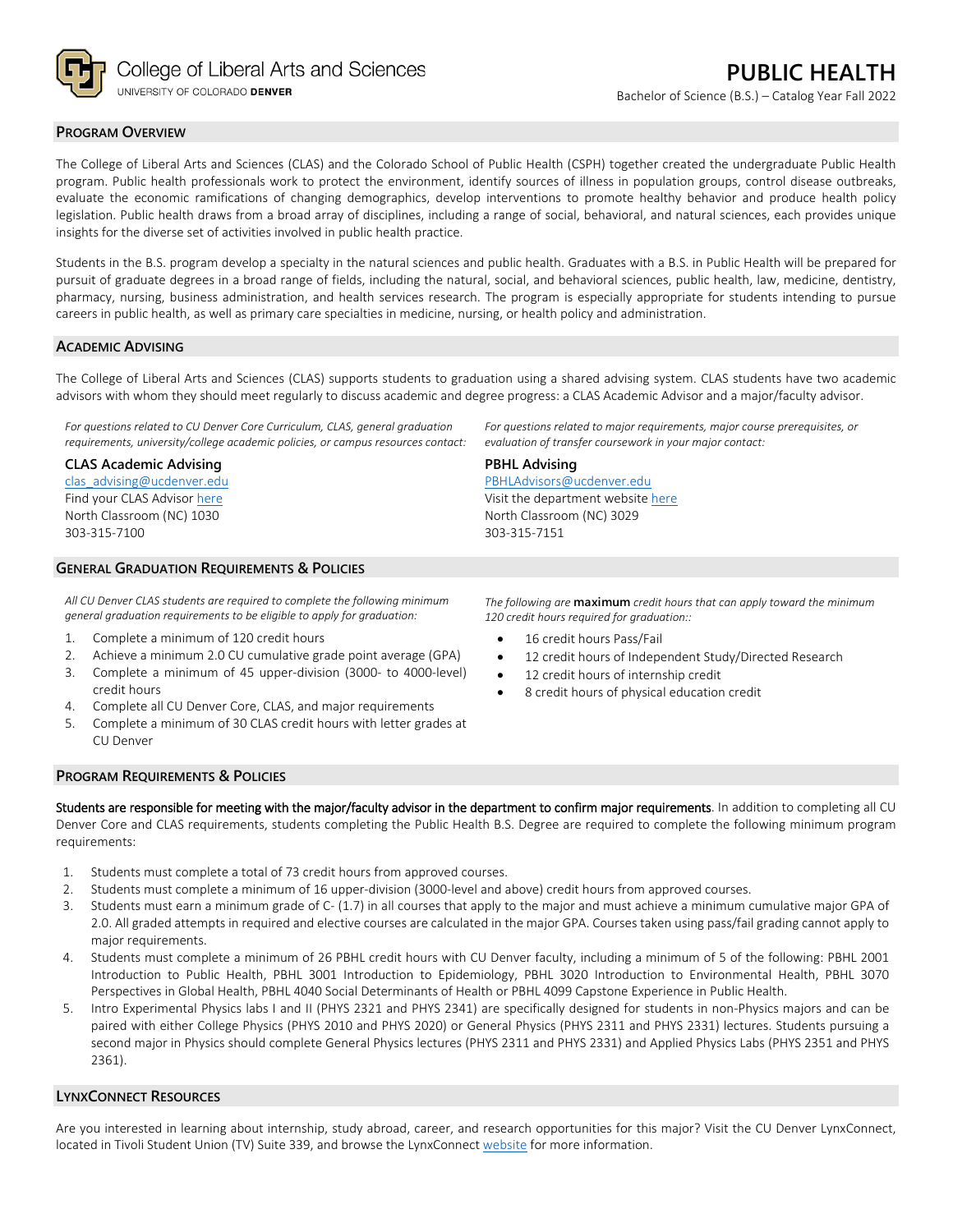

# **PUBLIC HEALTH**

Bachelor of Science (B.S.) – Catalog Year Fall 2022

| <b>Degree Requirements</b>                                                                                                                                             | Credits        | <b>Notes</b>                                                                                                                             |
|------------------------------------------------------------------------------------------------------------------------------------------------------------------------|----------------|------------------------------------------------------------------------------------------------------------------------------------------|
| * Course prerequisites change regularly. Students are responsible for consulting advisors and the class schedule in the student portal for prerequisite information. * |                |                                                                                                                                          |
| CU Denver Core Curriculum Requirements                                                                                                                                 | $34 - 40$      | <b>CU Denver Core Curriculum Requirements</b>                                                                                            |
| <b>CLAS Graduation Requirements</b>                                                                                                                                    | $15 - 29$      | <b>CLAS Graduation Requirements</b>                                                                                                      |
| <b>PBHL Major Requirements</b>                                                                                                                                         | 73             | 16 credit hours must be upper-division                                                                                                   |
| <b>PBHL Required Courses</b>                                                                                                                                           |                |                                                                                                                                          |
| PBHL 2001 Introduction to Public Health                                                                                                                                | $\overline{4}$ | Course can fulfill CU Denver Core Social Science                                                                                         |
| PBHL 3020 Introduction to Environmental Health                                                                                                                         | $\overline{3}$ | *Prerequisite: C- or higher in PBHL 2000 or 2001                                                                                         |
| PHBL 3001 Introduction to Epidemiology                                                                                                                                 | $\overline{4}$ | *Prerequisite: C or higher in MATH 1110 is recommended                                                                                   |
| PBHL 3030 Health Policy                                                                                                                                                | $\overline{3}$ | *Prerequisite: C- or higher in PBHL 2000 or 2001                                                                                         |
| PBHL 3070 Perspectives in Global Health                                                                                                                                | $\overline{3}$ | *Prerequisite: C- or higher in PBHL 2000 or 2001                                                                                         |
| PBHL 4040 Social Determinants of Health                                                                                                                                | $\overline{3}$ | *Prerequisite: C- or higher in PBHL 2000 or 2001                                                                                         |
|                                                                                                                                                                        |                | *Prerequisite: PBHL 2000 or 2001 and all or all but one of PBHL 2020 or                                                                  |
| PBHL 4099 Capstone Experience in Public Health                                                                                                                         | 3              | 3020, PBHL 3001, PBHL 3030, PBHL 3070, PBHL 4040 with a C- or better.                                                                    |
|                                                                                                                                                                        |                | Students must enroll in remaining course concurrently with PBHL 4099.                                                                    |
| Complete One of the following Quantitative Methods Courses:                                                                                                            |                |                                                                                                                                          |
| ANTH 4050 Quantitative Methods in Anthropology or BIOL 3763                                                                                                            |                |                                                                                                                                          |
| Biostatistics or MATH 2830 Introductory Statistics or MATH 4830 Applied                                                                                                | $3 - 4$        | *Check individual courses for prerequisites                                                                                              |
| Statistics or PSYC 2090 Statistics and Research Methods                                                                                                                |                |                                                                                                                                          |
| <b>PBHL Major Electives</b>                                                                                                                                            | 6              | *See department for approved courses; <b>one must be a</b> PBHL elective                                                                 |
| Complete All of the following Ancillary Courses                                                                                                                        |                |                                                                                                                                          |
|                                                                                                                                                                        |                | *Prerequisite: C- or higher in MATH 1109, 1070, or 1110 and MATH<br>1120; or C- or higher in MATH 1130; or C- or higher in MATH 1401; or |
| MATH1401 Calculus I                                                                                                                                                    | $\overline{4}$ | entry into the MA01 Student Group OR ALEKS PPL score 76-100.                                                                             |
|                                                                                                                                                                        |                | Course can fulfill CU Denver Core Mathematics                                                                                            |
| BIOL 2010 & 2011 Organisms to Ecosystems (Gen Bio) with lab or                                                                                                         |                | *Prerequisite: High School chemistry or CHEM 1000 recommended                                                                            |
| BIOL 2030 & 2031 Honors Organisms to Ecosystems (Gen Bio) with lab                                                                                                     | $\overline{4}$ | Courses can fulfill CU Denver Core Natural/Physical Science with lab                                                                     |
| BIOL 2020 & 2021 Molecules to Cells (Gen Bio) with lab or                                                                                                              | $\overline{4}$ | *Prerequisite: C- or higher in BIOL 2010 & 2011 or 2030 & 2031                                                                           |
| BIOL 2040 & 2041 Honors Molecules with Cells (Gen Bio) with lab                                                                                                        |                | Courses can fulfill CU Denver Core Natural/Physical Science with lab                                                                     |
| CHEM 2031 & 2038: General Chemistry I and Laboratory                                                                                                                   | $\overline{4}$ | *Prerequisite: MATH 1110 and High School chemistry or CHEM 1000                                                                          |
|                                                                                                                                                                        | 5              | recommended                                                                                                                              |
| CHEM 2061 & 2068: General Chemistry II and Laboratory                                                                                                                  | 5              | *Prerequisite: C- or higher in CHEM 2031 or 2081 and 2038 or 2088                                                                        |
| CHEM 3411 & 3418: Organic Chemistry I and Laboratory                                                                                                                   |                | *Prerequisite: C- or higher in CHEM 2061 or 2091 and 2068 or 2098                                                                        |
| CHEM 3421 & 3428: Organic Chemistry II and Laboratory                                                                                                                  | 5              | *Prerequisite: C- or higher in CHEM 3411 or 3481                                                                                         |
| PHYS 2010 & 2321 College Physics I & Intro Experimental Phys Lab I and<br>PHYS 2020 & 2341 College Physics II & Intro Experimental Phys Lab II or                      |                | *Prerequisite: C- or higher in PHYS 2010 or 2311 (for 2020)<br>*Prerequisite: MATH 1401 for PHYS 2311                                    |
| PHYS 2311 & 2321 General Physics I & Intro Experimental Phys Lab I and                                                                                                 | 10             | *Prerequisite: C- or higher in PHYS 2311 and MATH 2411 (for 2331)                                                                        |
| PHYS 2331 & 2341 General Physics II & Intro Experimental Phys Lab II                                                                                                   |                | *Prerequisite: C- or higher in PHYS 2030, 2321, or 2351 with (for 2341)                                                                  |
|                                                                                                                                                                        |                | General Elective credit hours will vary based on Core & CLAS                                                                             |
| <b>Estimated General Electives</b>                                                                                                                                     | $\mathbf{0}$   | Requirements. Consult with CLAS Advisor.                                                                                                 |
|                                                                                                                                                                        |                |                                                                                                                                          |
| <b>Total Minimum Credit Hours:</b>                                                                                                                                     | 120            | 45 credit hours must be upper-division                                                                                                   |